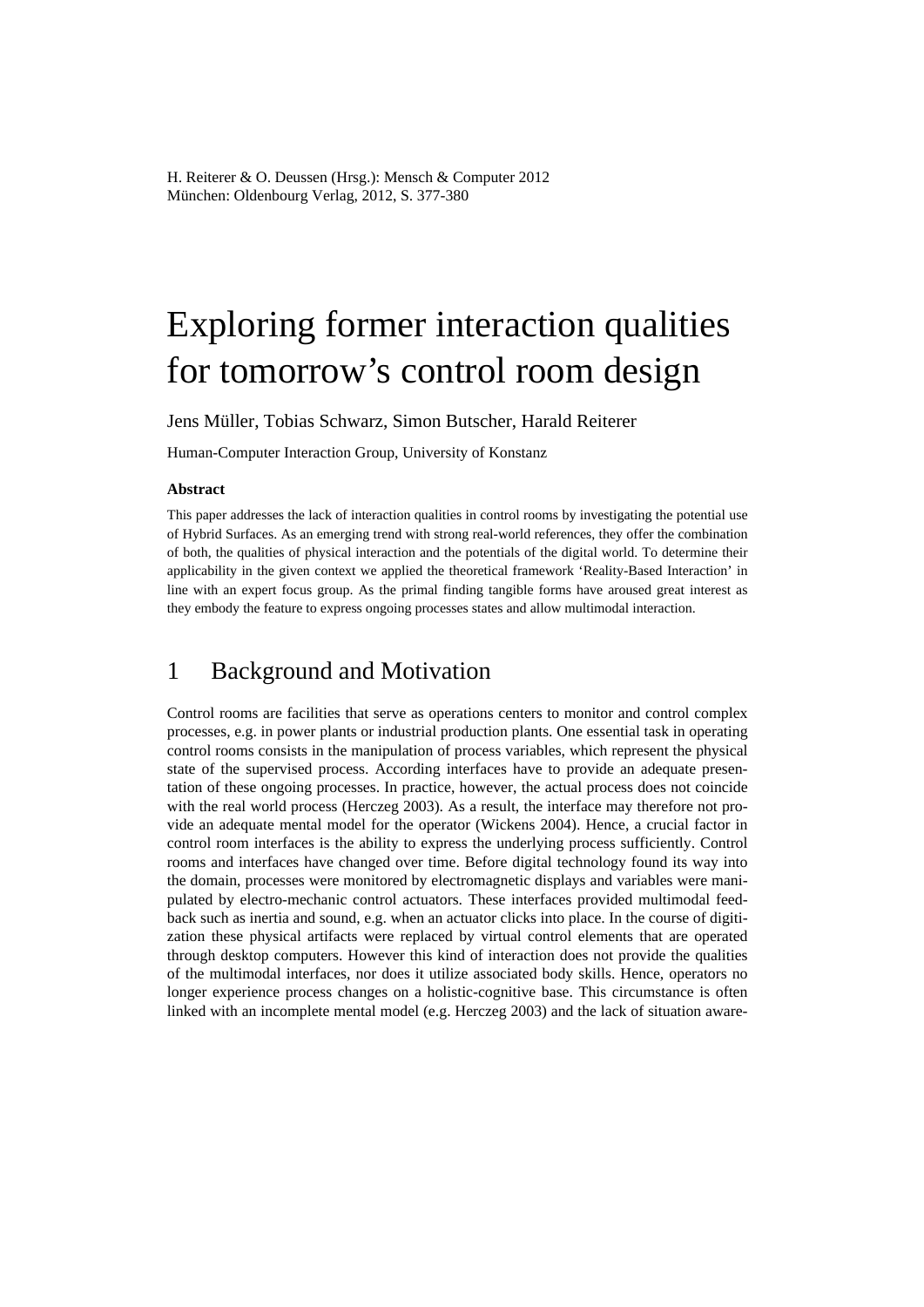ness (Wickens 2004) which both are of vital importance for system maintenance and appropriate reactions on safety-critical events.

## 2 Reality-based Interaction Styles on Hybrid Surfaces

By looking at the history of control rooms we identify a relationship between power and reality as stated by Jacob et al. (2008): While digitization gave control rooms more processing power it also set off a drift from former interaction qualities that were strongly related to real-world phenomena. "Reality-Based Interaction" (RBI) (Jacob et al. 2008) discusses these opposing dimensions in the light of user interfaces and provides respective design implications. RBI presumes that building interaction upon informal real-world knowledge which is summarized by four RBI themes reduces the required mental efforts: "Naïve Physics"(NP) assumes that humans have a common understanding of fundamental physical principles such as gravity, "Body Awareness & Skills" (BAS) addresses the humans' motor skills, "Environment Awareness & Skills" (EAS) points out that human interaction occurs within the individual's structural environment while "Social Awareness & Skills"(SAS) highlights that interaction naturally takes place within a social context. At the same time RBI suggests that building interaction exclusively on realism may limit the power of an interface. Thus, desired interface qualities can only be achieved by adding digital functionality.

Regarding former interaction qualities and today's requirements in control room design we consider Hybrid (Interactive) Surfaces as defined by Kirk et al. (2009) as a promising candidate to achieve interaction styles that combine real-world qualities (such as multi-sensory feedback) with today's digital potentials. Furthermore, Hybrid Surfaces offer a wide design space where virtual and physical expression may be combined in various ways. For later discussion we defined two major interaction styles. Hancock et al. (2009) refer to the ends of the continuum as direct-touch and tangible user interfaces (TUIs). Both forms enable "direct manipulation" as defined by Shneiderman (1983) and avail themselves of real-world knowledge. Direct-touch interfaces express real-world objects and their properties metaphorically. Thus, they are commonly attributed to "Natural User Interfaces". With respect to the directness of manipulation, direct-touch interfaces can be considered to be more direct than mouse and keyboard scenarios (Jacob et al. 2008) as no mediating device is necessary for the manipulation of the visual model. TUIs primarily base on physical expression due to their materialistic properties. Unlike direct-touch interfaces they do not mimic Naïve Physics but instantiate them. Numerous qualities are attributed to TUIs of which intuitiveness (Ishii & Ullmer 1997) may be the most preeminent in terms of affordances. Regarding their physical properties Klemmer et al. (2006) found prove that tangible interaction facilitates motor memory. In practice TUIs are usually composed in a way that includes direct-touch features. Hence, the balance of both spheres plays a major role in interface design. For this reason we distinguish "active tangibles" that receive and express the state of a process variable and "passive tangibles" that do not embody such functionality. While Inami et al. (2010) highlight the motor property of active tangibles (such as "tangible bots" by Pedersen & Hornbæk (2011)), we propose that activeness should refer to the ability to retrieve and express any kind of information that is relevant for the underlying model or variable.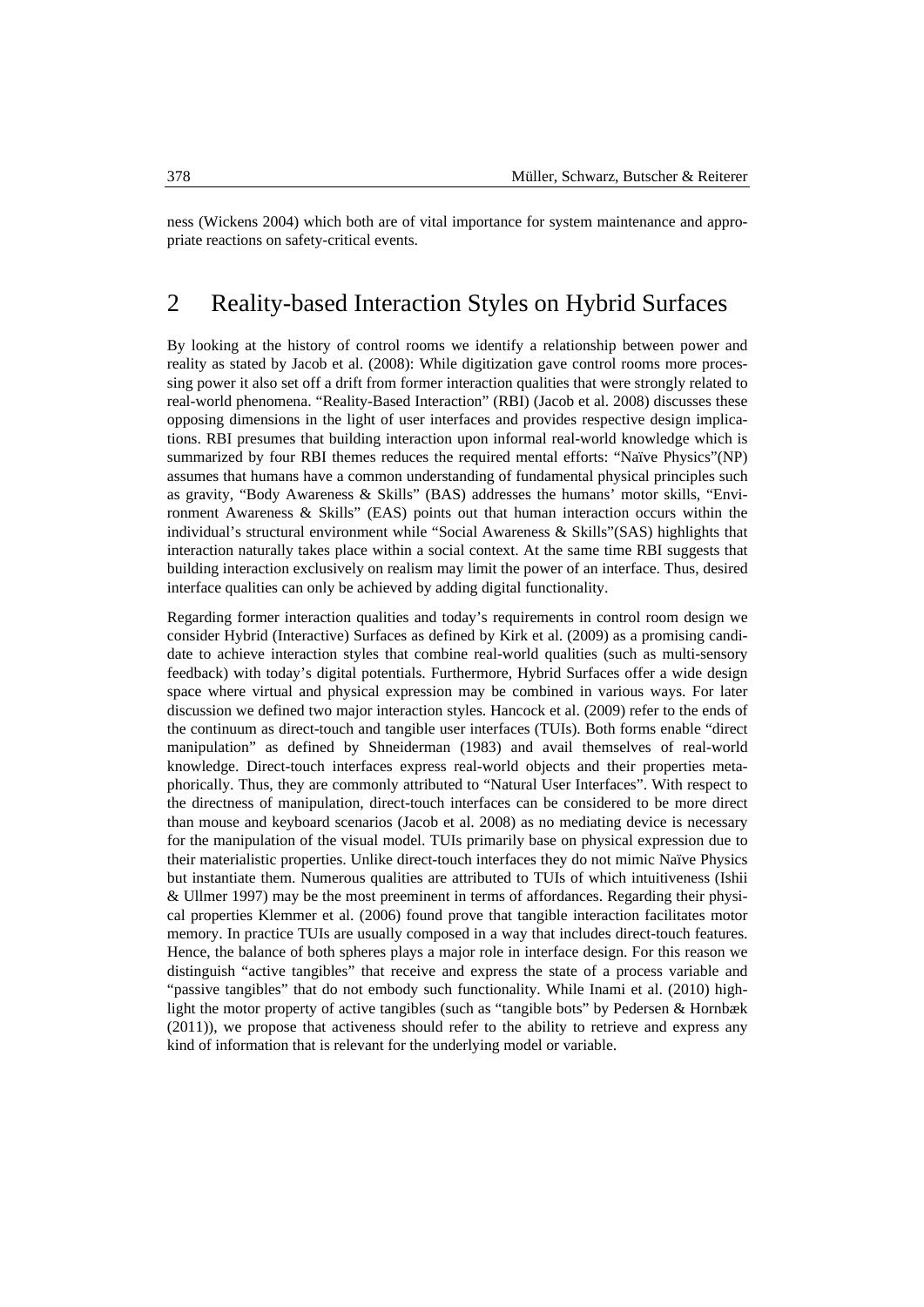## 3 Focus Group

As RBI presupposes a profound design background and adequate domain knowledge, the session was conducted with usability experts (N=5, energy sector) from a leading company in the field of control room design. The procedure of the session (5 hours) was motivated by the RBI paper (Jacob et al. 2008). At first the four RBI themes and the Hybrid Surface interaction styles were introduced (0.5 hours). The first part of the session focused on the question of how the manipulation of process variables on Hybrid Surfaces could be supported by means of the four RBI themes (1.5 hours). In the second part the experts had to think of the task-specific aspects and associated desired qualities. Here, the six exemplary categories of Jacob et al. (2008) were presented and the experts were asked to think of additional categories that they were missing (1.5 hours). In the last part the experts had to formulate design requirements by weighing up if additional digital power was necessary for their generated ideas in order to meet the desired qualities (1.5 hours).

In sum most ideas (e.g. "smoking tokens") incorporated tokens, where the state of a process variable is physically expressed by a tangible. As a result of the second step, "operational safety" was added, which was explained by the fact that control rooms are highly safety-relevant environments where mal-operations may have fatal consequences. The most relevant categories have been discussed and weighted up in terms of design implications as follows:

- **Reality vs. operational safety:** To avoid mal-operation interaction design would need to consider three functions: tangibles would (1) require sufficient adhesion to prevent unintentional translation when interacting on the surface, (2) have to provide a confirm button to avoid accidental value manipulation, (3) have to be equipped with some kind of alert to prevent tangibles from getting lost or carried away from the surface.
- **Reality vs. expressive power:** Increasing expressive power by means of real-world features was considered skeptic as it would assumedly reduce manipulation speed and efficiency. The experts supposed that expressiveness could be increased by fitting up tokens with features that correspond to the underlying process. E.g. tokens to control temperatures may embody a thermo element that reflects a variable's state.
- **Reality vs. efficiency:** Efficiency was defined as a matter of speed and the memorability of manipulated variable values. While NP may be utilized by tangible interaction, some physical principles (e.g. latency or inertia) may reduce efficiency. To rapidly change variable states digital functionality should be added to set the respective lowest and highest value. Interacting bimanually with tokens would allow blind operation and assumedly increase efficiency by allowing a single operator to manipulate more variables at once.
- **Reality vs. ergonomics:** Ergonomics has been seen skeptic with respect to NP and BAS as some real-world features may not be appropriate for frequent use. Interaction styles that allow operators to ultimately feel process changes, may not only conflict with ergonomic principles (e.g. size of actuators and the necessary operation effort) but may also be dangerous (e.g. temperature). As a consequence, some physical features should rather be expressed using a different physical scale or in a metaphoric way.